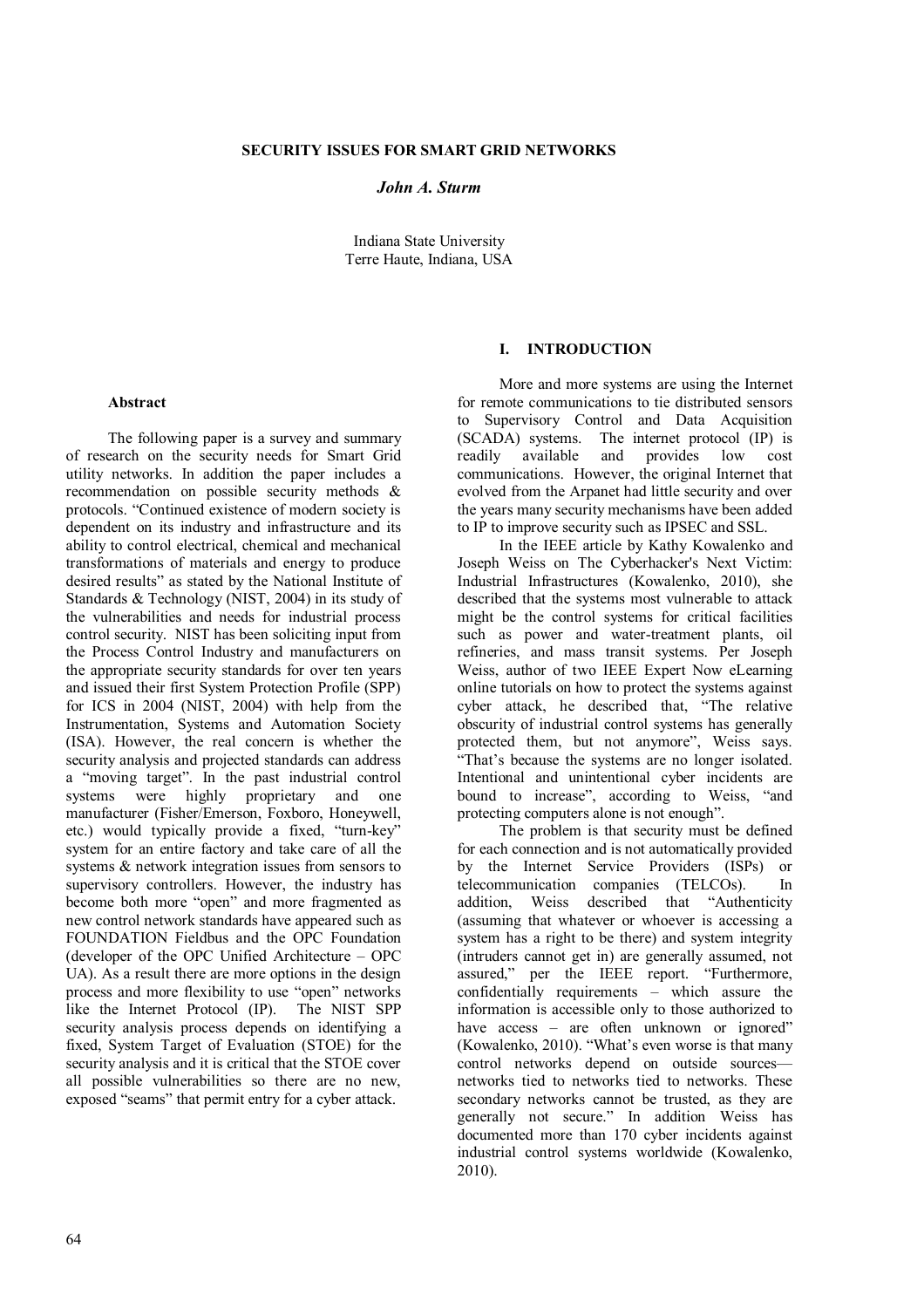### **II. SUMMARY ON DEVELOPMENT OF<br>IITILITY METWORK SECURITY NETWORK STANDARDS**

The ISA & NIST regularly track and report on the development of security for factory automation and utilities. According to Charley Robinson, manager of Standards and Technology at ISA (Robinson, 2010), "The ISA99-84 joint working

group's initial work has focused on developing a security assurance level methodology for cyber security, similar to that of the current safety integrity levels (SIL) defined in ISA84. The plan is to define & develop processes for identifying intentional and systematic threats that can expose process hazards." In addition Robinson stated, the ISA99 work has also been recognized within the Framework and Roadmap for Smart



Fig. 1. Generic Industrial Control System (NIST, 2004)

Grid Interoperability Standards (ANSI/ISA-99.02.01, 2009) released by the U.S. National Institute of Standards and Technology in August, 2010 (NIST, 2010). NIST's intent is to identify existing and draft standards vital to the success of the highly publicized Smart Grid program. All ISA99 published and draft documents are being made readily available for access by U.S. state utility commissions, the Federal Energy Regulatory Commission, and the National Association of Regulatory Utility Commissioners, who will be reviewing the content of all identified standards for regulatory purposes."

The typical supervisory control system is illustrated in Fig. 1. Per NIST (2004), "An industrial control system consists of classes of components for the direct control of a process (the controller(s), actuators and sensors) a human machine interface and capabilities for remote diagnostics and maintenance. Although not represented in the diagram, there are also human elements such as operators and nontechnical elements such as operating procedures."

The NIST System Protection Profile (SPP) focuses on that portion of the control system & communications relevant to the security analysis as the System Target of Evaluation (STOE), such as the area illustrated in Fig. 2. Per the NIST (2004) SPP analysis, "This section describes the security subsystem of the industrial control system. The security subsystem includes both the information technology based components and the noninformation technology based elements implemented

via policies and operating procedures." In addition, "Particular attention is given to the interaction and dependencies between the security subsystem and the overall industrial control system. The STOE focuses on protecting data confidentiality, data integrity and system availability without interfering with safety system functions. Data integrity centers on protecting data flows to and from the controller and the other ICS components or subsystems. The STOE is also intended to protect system availability to assure continuity of operations" (NIST, 2004).

It is interesting that the boundary shown in Fig. 2 excludes the corporate network (Intranet) and also excludes the Internet. In fact many SCADA systems utilize the Internet as the means for remote communications so the boundary illustrated in Fig/ 2 needs to be expanded to encompass the entire control system network. Otherwise the security recommendations would be compromised if the company SCADA systems used the Internet for remote communications and it was not part of the security STOE for analysis and policy management.

In fact NIST realized that many security vulnerabilities occur at the "seams" between systems and inserted the following guidance in the last section of the NIST System Protection Profile – Industrial Control Systems (NIST, page 146), "There are additional types of users in a distributed system, and their roles and responsibilities extend beyond the traditional user and administrator categories required user documentation. One of these users may be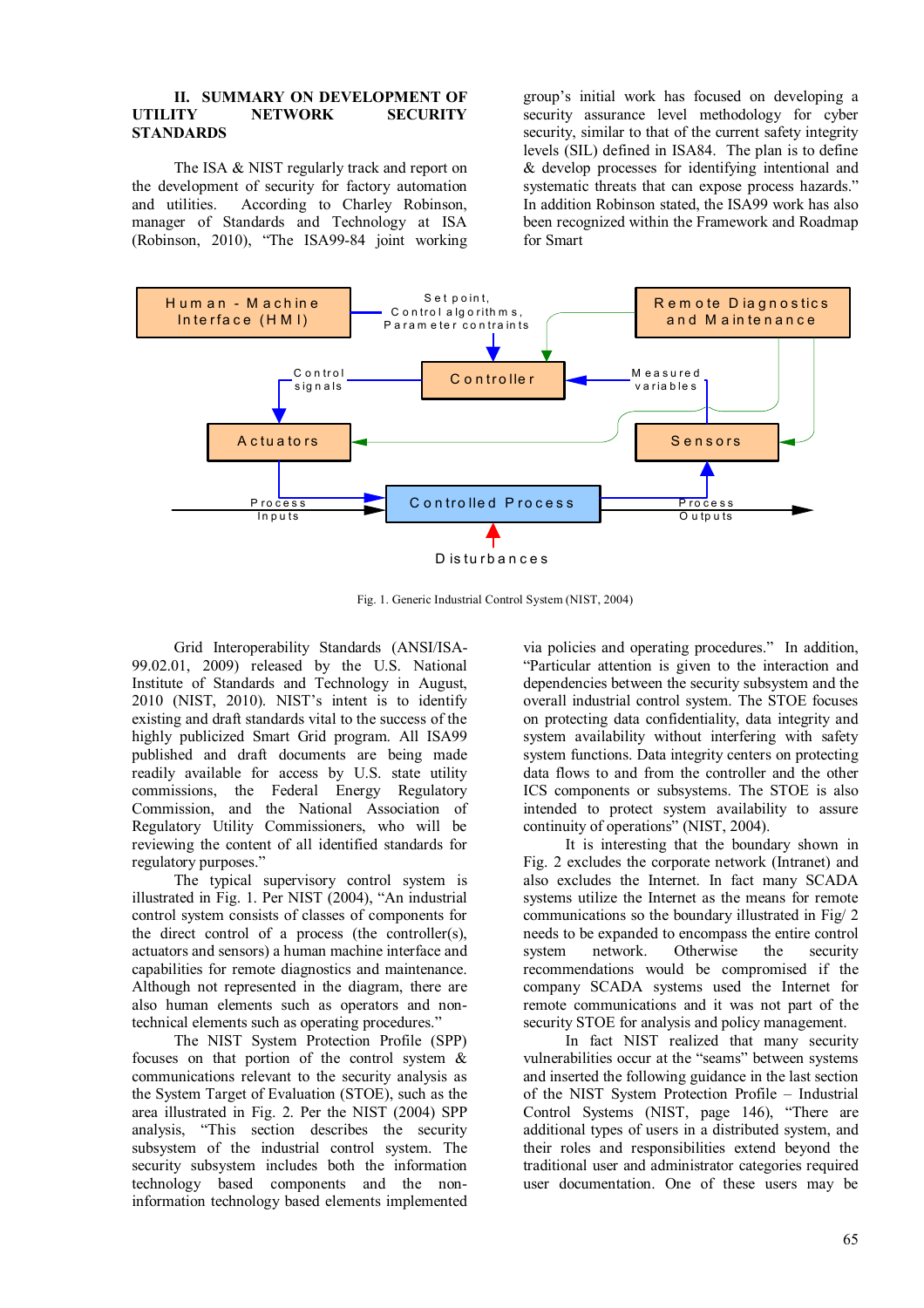external systems that are considered outside the STOE."

Most importantly the NIST (2004) SPP analysis stated, "the critical issue is that if there is a component that interfaces with the STOE but for whatever reason the component is not part of the STOE, then it is necessary to":

 define the interfaces between the STOE and the external component;

 define the security properties, if any, that are provided by or that are provided across the interfaces,

 define how the STOE and external component will authenticate themselves to each other;

 define the secure method by which the STOE and the external component will communicate such that a security policy is enforced;

 define the security agreement between the parties with responsibility for operating the STOE and the external component to establish the business rules that govern how that interface is to be used and maintained over time;

 define the security relevant configuration parameters that allow implementation, integration, and enforcement of system security policies.



Fig. 2. The NIST System Target of Evaluation (STOE) used for security analysis of Industrial Control Systems (NIST, 2004).

The steps recommended above basically enable the gap or seam in the security boundary to be stitched together with sufficient policy enforcement to protect against a cyber attack from penetrating the interface between the STOE and the remote system. As mentioned, current process control systems are moving away from proprietary networks (HART, Modbus, etc.) to more open systems such as Foundation Fieldbus, OPC UA and ultimately to the Internet Protocol (IP). Thus process control parameters are often transmitted outside the expected bounds illustrated in Fig. 2 and are sometimes overlooked as a critical part of a control network.

The NIST SPP Security Analysis (NIST, 2004) includes a detailed list of security and Information Assurance (IA) attributes for analysis and reporting.

The detailed security and IA attributes include

consideration of software, hardware, systems and management policy issues as part of the scope of the System Target of Evaluation (STOE) for security analysis (NIST, 2004).

The following list from the System Protection Profile analysis indicates the scope of the System Target of Evaluation (STOE) for utility control systems (NIST, 2004):

- Authentication;
- Confidentiality;
- Integrity;
- Availability;
- Boundary Protection;
- Access control;
- Backup / Recovery;
- Audit;
- Monitoring;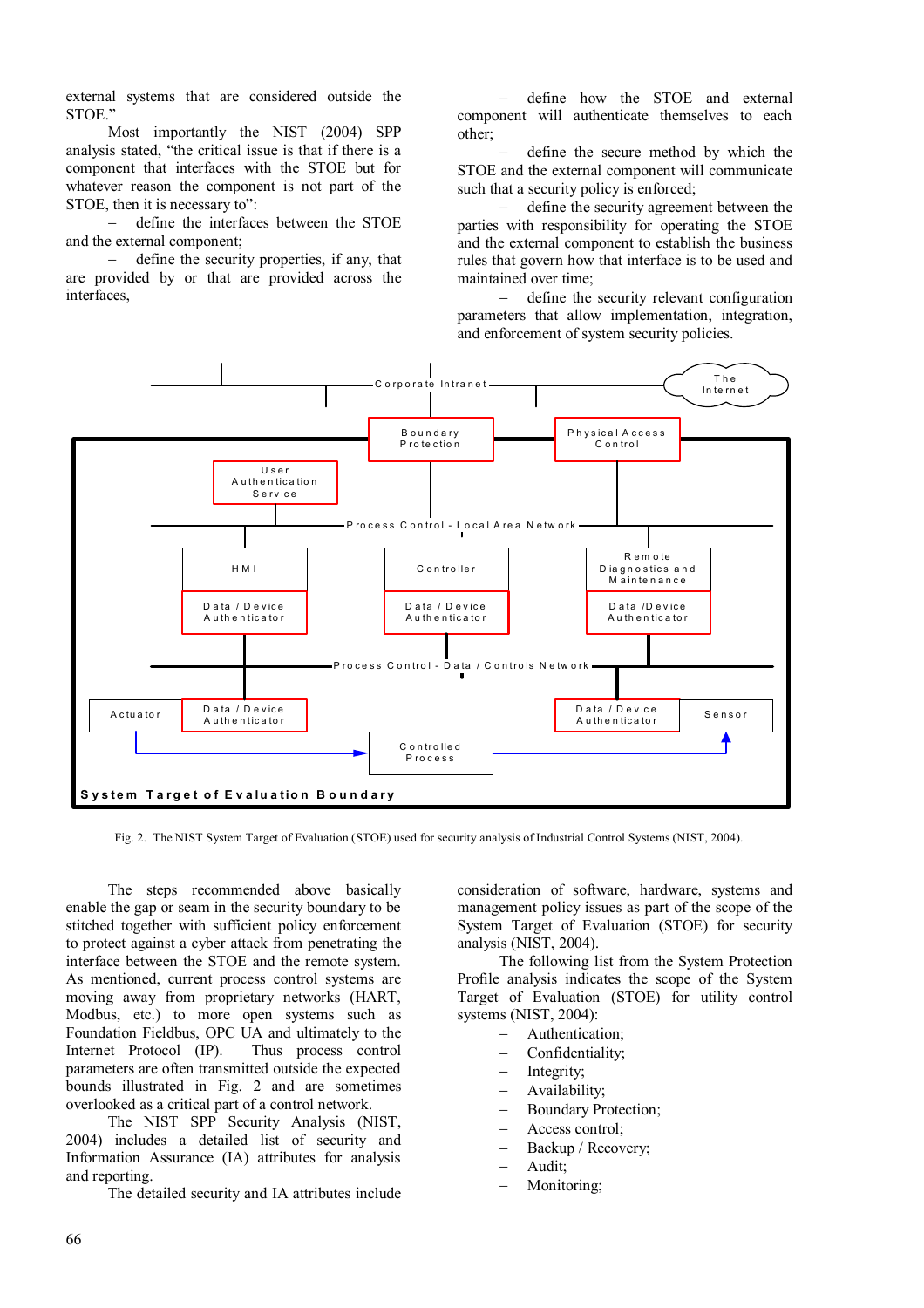Non-interference with safety critical functions;

- Self Verification;
- Emergency power;
- Security Plans, Policies & Procedures.

# **II. SURVEY OF EMERGING PROCESS CONTROL AUTOMATION NETWORK PROTOCOLS AND SECURITY IMPLICATIONS**

As described earlier, the Process Control Industry is currently in a state of transition from proprietary protocols to an open architecture. Three of the major emerging open technologies and networks for utility & industrial control include:

- Foundation Fieldbus:
- OPC Unified Architecture (OPC UA);

 Secure Mobile Architecture (SMA), Industrial Ethernet and WIFI & WiMAX.

Foundation Fieldbus is an open technology, allowing automation and MIS devices to be interconnected on a common plant-wide or remote SCADA network using High Speed Ethernet (HSE) (Glanzer, 2005). Furthermore, per David Glanzer, "this open network architecture enables control devices from different manufacturers to interoperate on the same control network without the need for custom programming." Again the concern is that multiple "ad-hoc control systems" can be added at any time without a full control system SPP review to analyze security vulnerabilities. In addition to the standard IEEE 802 Ethernet model, HSE employs standard Internet protocols, including TCP/IP, UDP and SNMP. "The use of standard Ethernet/Internet protocols, coupled with COTS Ethernet cable, switches and routers, allows HSE networks of any size or topology to be built" (Glanzer, 2005).

The ease of implementation and broad flexibility of new emerging networks like Fieldbus and OPC UA means that security reviews should be scheduled on a regular basis in order to view and incorporate new changes into a company's overall security policies. Otherwise, one small control network modification can open a convenient "backdoor" for cyber attack.

As a result of the utility and industrial migration to open networks, more systems from different vendors can be integrated to build complex control systems. The customer pressure for open standards and flexibility to reduce cost is understandable; however, the customer needs to realize that they are taking more responsibility for the overall security systems design. How many process control industry customers have the support staff to conduct the NIST recommended security evaluations and STOE analysis? OPC UA offers significant security capabilities but they need to be designed and

implemented as part of the overarching company's security policy management. Boeing offers a good example of a company migrating to new technology and also making the investment in security for "defense-in-depth" against cyber attack (Gurtov, 2008).

As mentioned, Industrial Ethernet (IE) has become one of the most important standards for factory automation. It provides the network backbone that carries control information and data for improved process control and greater efficiency. For industrial plants, the importance of the information technology & Ethernet cabling infrastructure is similar to that of other fundamental building utilities such as heating, lighting and main power supplies. Interruptions to service can have serious impact; and "poor quality of service due to lack of planning, use of inappropriate<br>components. incorrect installation. poor components, incorrect installation, poor administration or inadequate support can threaten an organization's effectiveness" per the IAONAs Guidelines (2003). In addition, the organization and layout of the Ethernet cabling also aids security by providing restricted access for "packet sniffers" and subsequent eavesdropping on packet transactions.

Per the Guidelines (2003), there are four phases in the successful installation of Industrial Ethernet (IE) in plants and Boeing serves as a good example. These are:

 Design – the selection of IE components and their configuration;

 Specification – the detailed requirement for the cabling, its accommodation and associated building services addressing specific environment(s) identified within the premises together with the quality assurance requirements to be applied;

 Implementation – the physical installation in accordance with the requirements of the specification;

 Operation – the management of connectivity and the maintenance of transmission performance during the life of the network.

For security planning and enforcement, it would be reasonable to add a fifth phase in the successful installation of information technology in industrial plants, namely: Information Assurance & Security – identify all computing, SCADA field devices, and robotic systems as described by the Secure Mobile Architecture (SMA) as part of the System Target of Evaluation (STOE) for security analysis.

The Factory Network Planning Strategy (road map) and guidance should incorporate the complexity of the countless IP-addressable devices being deployed and developed. In the following plant view  $(Fig. 3)$  from the IAONAs Guidelines (2003), there are numerous interconnected assembly areas that need to function in synchronization.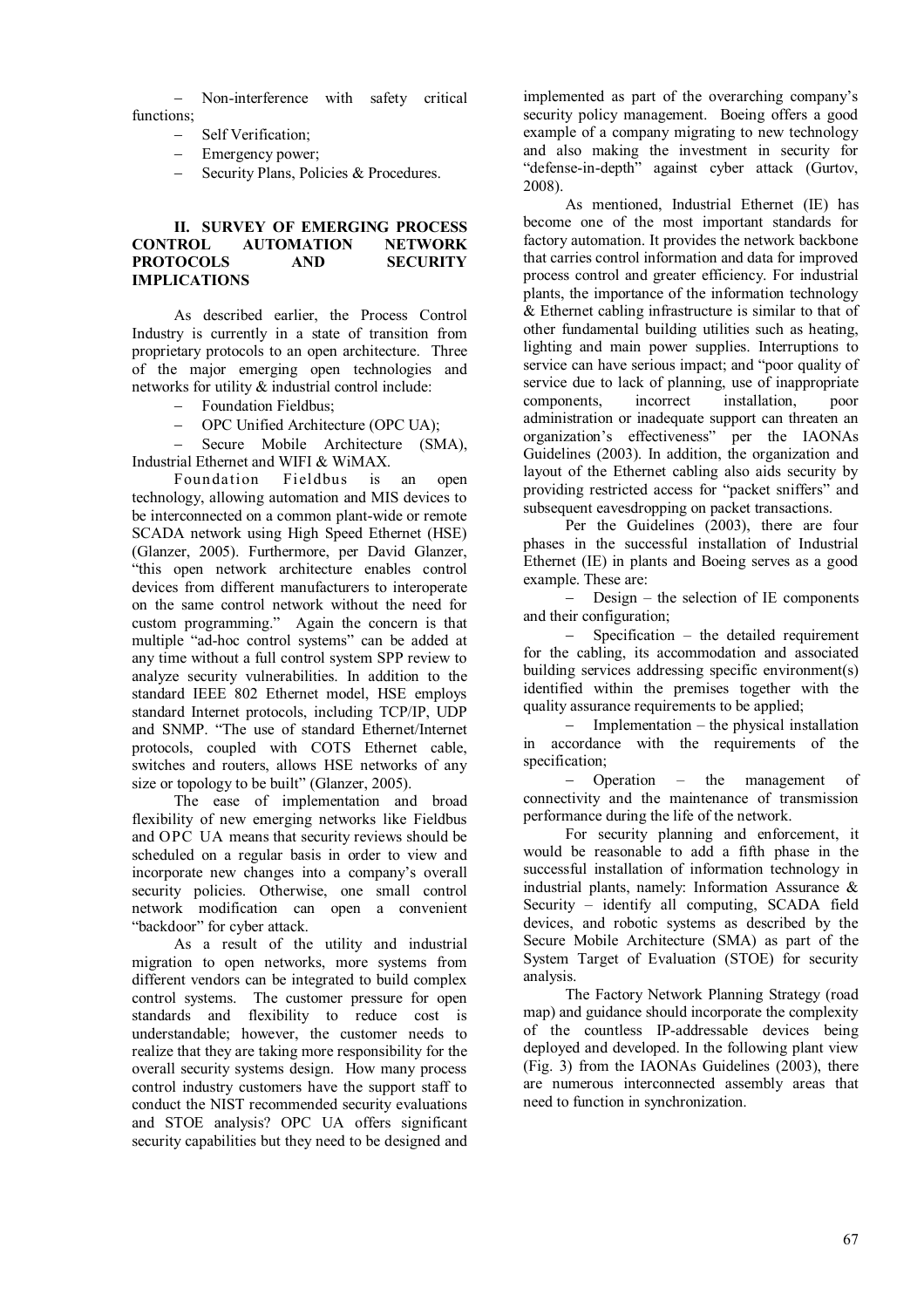

Fig. 3. Practical example for Industrial Ethernet per IAONAs Guidelines (2003)

Secure Mobile Architecture (SMA) The Boeing Aircraft assembly plant in Seattle is an example of the new Secure Mobile Architecture (SMA) and Host Identity Protocol (HIP) that assign unique Host Identity Tags (HIT) to all computers and field devices such as transmitters, repeaters, bridges and operator terminals (Paine, 2007). The OpenGroup published the SMA architecture and the components include (Gurtov, 2008):

- Industrial Ethernet;
- Host Identity Protocol (HIP);
- Public Key Infrastructure (PKI);
- Network Directory Service (NDS);

 Location Enabled Network Service (LENS).

In the SMA Architecture cryptographic identities are associated with each and every packet. As IP-based devices move around the factory floor, the IP address changes are transparent to applications and connections since the Host Identity Tags (HIT) stay fixed with each field device (Paine, 2007). The SMA architecture significantly improves the Enterprise network architecture and security by providing (Paine, 2007):

- improved flexibility and agility;
- network-enforced, end-to-end security;

 centralized access control with delegated authority;

reduced operational cost and complexity;

uniform internal/external access method.

In summary, Boeing has used Industrial Ethernet to integrate many types of Host Computers, Field Devices, and even 802.11 WIFI Wireless Access Points with remote SCADA networks under the Secure Mobile Architecture (Gurtov, 2008). The SMA/HIP Endbox (FactoryNet) and HIP Bridge enable legacy Ethernet equipment to use SMA in the factory (FactoryNet) for secure communications from any point to any other point. The architecture provides a secure handoff using the End-to-End HIP-Enabled Security Associations (SAs) (Paine, 2007). Likewise a secure mobile handoff is possible using SMA & HIP over wireless 802.11 WIFI or WIMAX channels. The security issues previously identified by NIST: Authentication, Confidentiality, Integrity, Availability, Boundary Protection, Access control, Backup / Recovery, Auditing, Monitoring, Noninterference with safety critical functions, Self Verification, Emergency power, Security Plans, and Policies & Procedures are being addressed at a core system-level so security is built-in and not patched on after the design is complete.

## **IV. CONCLUSIONS**

In summary, "the overall security concern for an ICS typically originates from malicious threat agents attempting to disrupt an industrial process such as to interfere with it specified operation (e.g. to create a power outage) or to negatively impact on the environment and/or personnel safety (e.g. exploding a fuel tank or destabilizing chemical process to free noxious gases)" per NIST (2004). NIST has also provided a security analysis approach called the